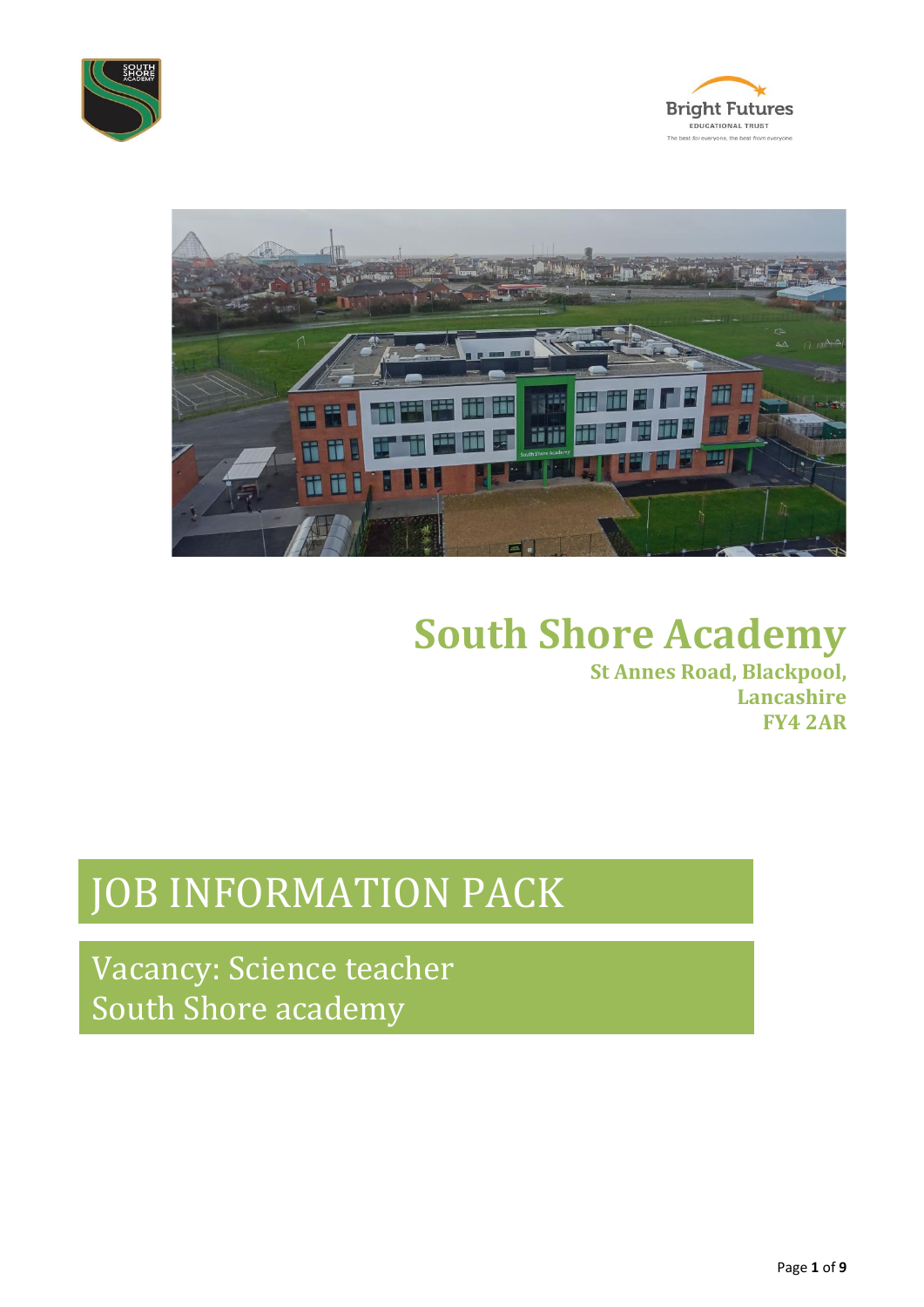



# **Science teacher**

# **Bright Futures Educational Trust**

Bright Futures Educational Trust (The Trust) is a multi-academy trust set up in 2011. The Trust is made up of a richly diverse group of schools in Greater Manchester and Blackpool. We are passionate about working together within and beyond the Trust to achieve our aspirational vision: the best *for* everyone, the best *from* everyone. We are an organisation that is underpinned by values of: community, integrity and passion. In everything we do, we remember that we are accountable to the children, families and communities that we serve.



Our schools have their own identities and form one organisation and one employer, Bright Futures Educational Trust. Bright Futures' Board of Trustees maintains strategic oversight of the Trust and delegates some of its responsibilities to the Executive Team, Principals and local governing bodies. We place a high value on integrity and probity and take seriously our accountabilities for making the best use of public money. How decisions are made is described in our delegation framework. You can find out more about the Trustees and the Executive Team on our website: [http://bfet.co.uk/about-us/.](http://bfet.co.uk/about-us/)

The central team, comprises the Executive Team: John Stephens, CEO; Edward Vitalis, Chief Operating Officer; Gary Handforth, Director of Education; Lisa Fathers, Director of Teaching School and Partnerships and Lynette Beckett, Director of HR & Strategy. The focus of these roles is to work with schools, providing high quality and timely guidance, leadership, challenge and support. In addition to the executive team, we have central operations for finance, HR, educational psychology and Digital Technologies. Please see our website brochure which explains our central operations: [Working](http://bfet.co.uk/wp-content/uploads/2019/07/BFET-Booklet-July-2019.pdf) together for a Bright Future.

Bright Futures Development Network is another important outward facing component of our organisation. Underneath this umbrella we have 5 network hubs. 'The Alliance for Learning' (AFL) which provides school improvement services and CPD to over 700 schools [\(http://allianceforlearning.co.uk/\)](http://allianceforlearning.co.uk/); a North West Maths' hub providing mathematics training and coaching to 500 schools: a SCITT (School Centered Initial Teacher Training) which is the largest in the North West. After significant national reforms to the teaching school policy, Bright Futures was designated with two new large-scale Teaching School Hubs in 2021. The areas we serve are Manchester, Stockport, Salford and Trafford.

Collaboration and strong relationships form one of the 'commitments' in our Strategy and all components of the Bright Futures' family work closely together. Our Strategy was developed collaboratively and can be found on our website: Our [Strategy.](http://bfet.co.uk/about-us/our-strategy/)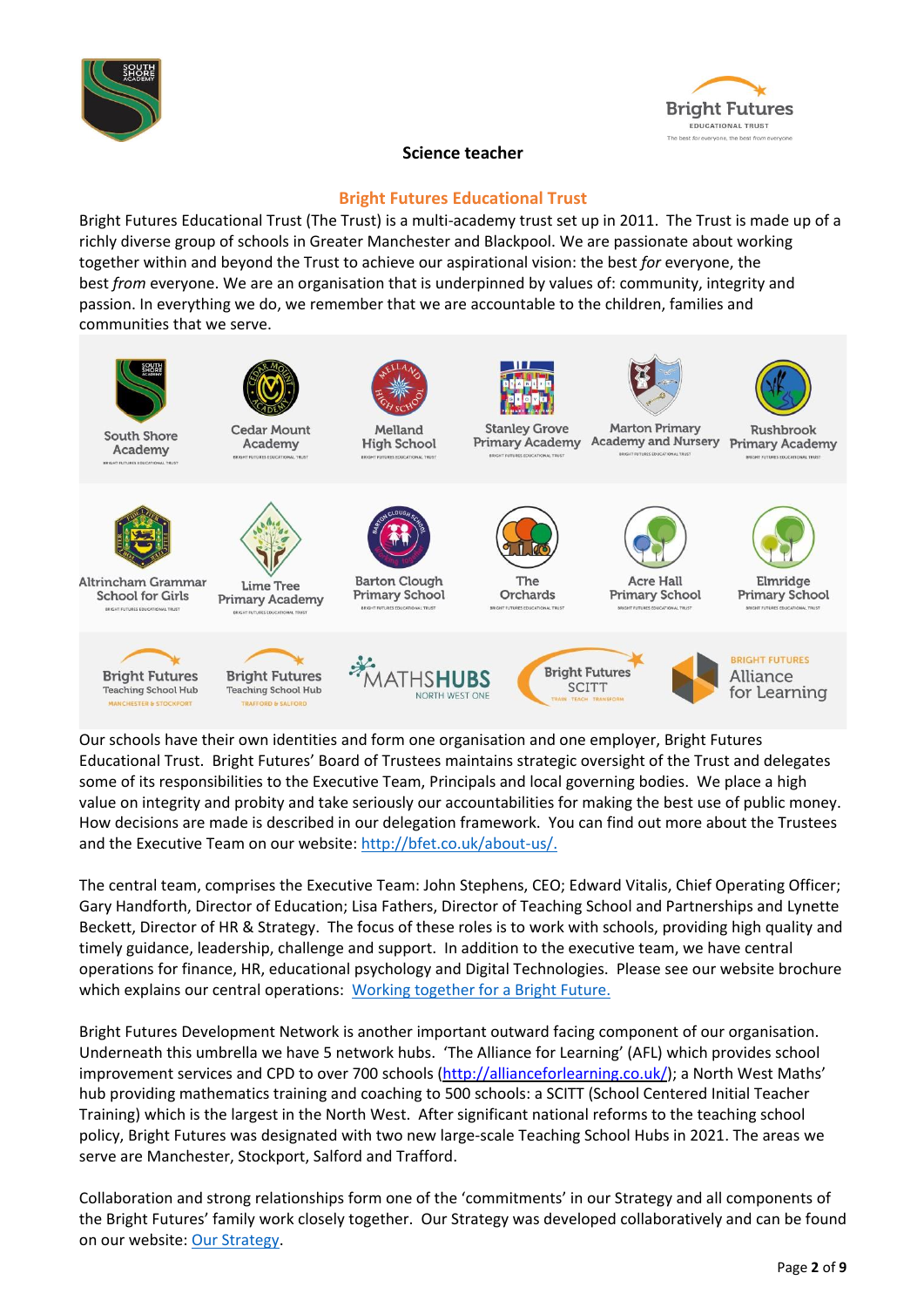



Welcome to South Shore Academy, a Bright Futures Educational Trust school. Bright Futures gives children and young people at its schools exciting educational and extracurricular opportunities that help every student be the best that they can be.

South Shore Academy was one of the first schools to join Bright Futures Blackpool cluster, and is working with the Trust to help every student and member of staff to succeed. Leaders from South Shore are involved in collaboration and support with other Bright Futures schools, and we also receive advice from other leaders within the Trust whose expertise helps us to fully meet the needs of all our pupils.



We are proud of the excellent relationships that exist between staff and students. Within our culturally diverse student body, tolerance, respect and understanding are cornerstones for the strong relationships which exist. Parents and governors work in partnership with the school, in order to ensure that the young people of our community enjoy the highest standard of education. The traditional values of courtesy, discipline and respect are important to us and we believe that upholding them will help us to achieve results for all at South Shore.

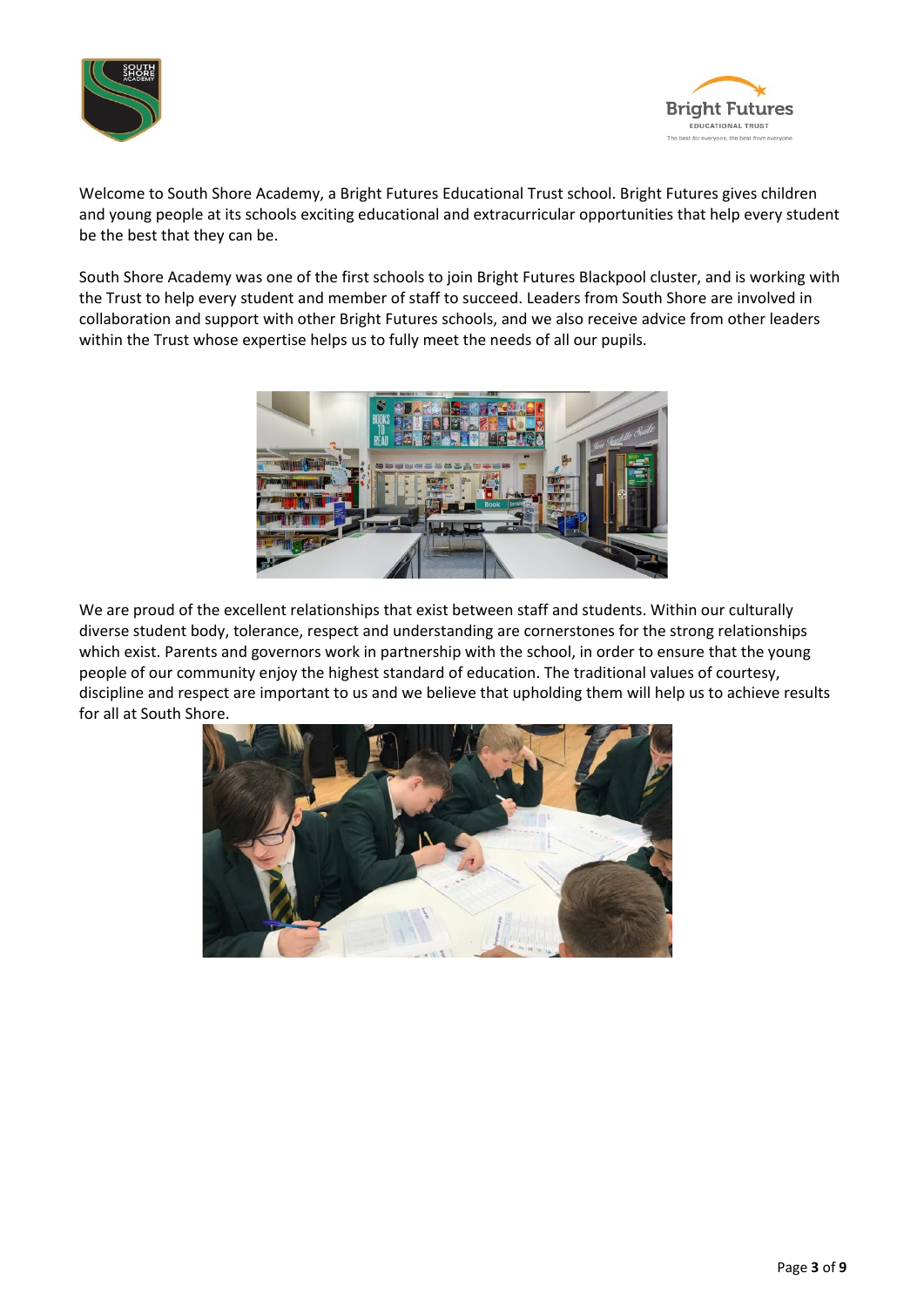



# SOUTH SHORE ACADEMY– PUPIL INFORMATION

| Type:                   | Mainstream School        |
|-------------------------|--------------------------|
| <b>Phase:</b>           | Secondary                |
| <b>Funding status:</b>  | Public - Academy         |
| Gender:                 | Mixed                    |
| <b>Religion:</b>        | Mixed                    |
| <b>Age Range:</b>       | 11 - 16 years            |
| No of students on roll: | 785                      |
| <b>PAN:</b>             | 895                      |
| <b>SEN Students:</b>    | 25%                      |
| <b>EAL Students:</b>    | 10%                      |
| <b>Address:</b>         | South Shore Academy      |
|                         | St Annes Road, Blackpool |
|                         | Lancashire, FY4 2AR      |
|                         |                          |

| <b>Telephone:</b> | +44 1253336500 |                                    |  |
|-------------------|----------------|------------------------------------|--|
|                   |                | http://www.southshoreacademy.co.uk |  |

South Shore Academy is located in the south shore area of Blackpool with great links to the M55 motorway and also has good transport links.

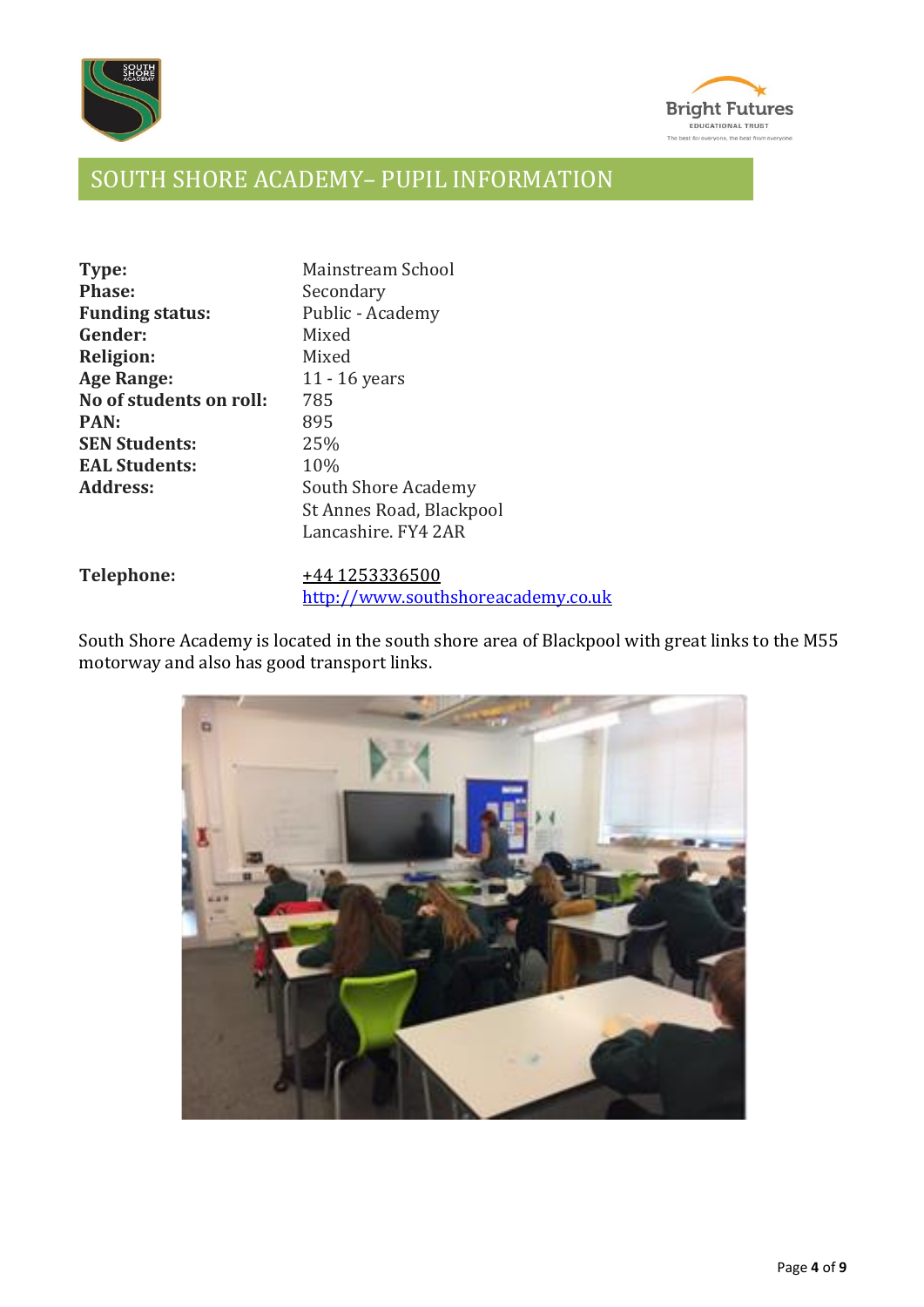



# **Why work for us?**

We offer a great opportunity to join an organisation which really lives its values. Our working environment is very inclusive and whilst you can expect to be challenged in your role, you will be supported through professional learning, treated fairly and with dignity and respect. Please see the Equality, diversity and inclusion statement on our website: [http://bfet.co.uk/vacancies/.](http://bfet.co.uk/vacancies/)

The Governors are seeking to appoints a hardworking, passionate, and enthusiastic full-time teacher of Science. The candidate would join at an exciting time in the journey of both the mathematics department and the school. Our Head of Faculty and Deputy Head of Faculty are committed to improving the outcomes year on year within the department and we are looking for someone to join our amazing team who shares our vision that no learner should not succeed in wonderful subject of Science.

# **Terms and Conditions**

| Salary:         | <b>MPS/UPS</b>                                                                                                              |
|-----------------|-----------------------------------------------------------------------------------------------------------------------------|
| <b>Pension:</b> | Teachers pensions. Please look at the website: Www.teacherspensions.co.uk                                                   |
| Other:          | We offer salary sacrifice schemes for purchasing cycles and technology, through<br>monthly interest free salary deductions. |

# **How to Apply**

We can only accept completed application forms, rather than CVs. This is because the regulatory guidelines of Keeping Children Safe in Education, require us to check various details of job applicants and an identical application format for each candidate enables us to do this.

Application forms and criminal disclosure forms will need to be completed by the date specified using the link: **https://bfet.jotform.com/221453557997874**

# **Keeping Children Safe in Education**

**Bright Futures Educational Trust is committed to safeguarding and promoting the welfare of children and young people and we expect all staff and volunteers to share this commitment. This post is exempt from the Rehabilitation of Offenders Act 1974; pre-employment checks will be carried out and references will be sought for shortlisted candidates and successful candidates will be subject to an enhanced DBS check and other relevant checks with statutory bodies.**

# **Data Privacy**

You can the details of how we use the personal data that you provide us with in our Job Applicants' privacy notice on our website: <http://bfet.co.uk/wp-content/uploads/2018/07/BFET-Applicant-privacy-notice-002.pdf>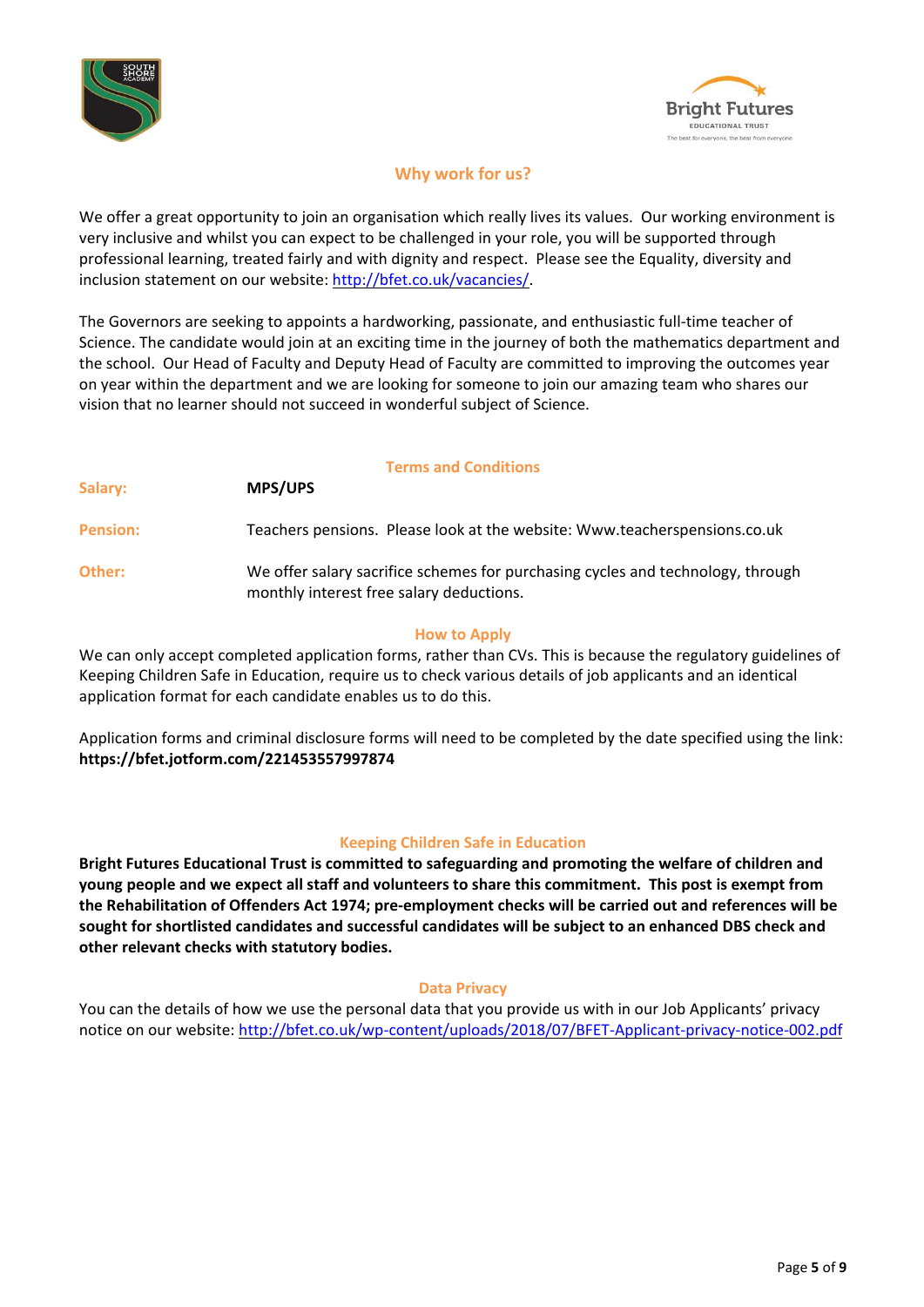



## **SUBJECT TEACHER**

# **REPORTS TO THE SUBJECT TEAM LEADER**

# **About the Role – Subject Teacher**

# **Teachers' Pay Scales plus school teachers terms and conditions**

Subject Teachers are essential members of the Academy Team. Post holders will strive to secure outstanding teaching, to ensure effective learning in the subject and to facilitate excellent outcomes for the pupils. They will care for and inspire pupils to believe in themselves and promote a lifelong love of learning.

They will effectively carry out the professional duties of a school teacher as set out in the current School Teachers' Pay and Conditions Document and meet the national professional standards.

They will strive for excellence in all they do and be committed to working as a part of a team to provide first class provision for all our pupils. They will have energy, experience and passion to motivate themselves, their colleagues and the pupils to be the best they can be.

Excellent teamwork, high standards of professionalism and a capacity to work hard will be at the core of their success. They will have the ability, determination and commitment to work collaboratively with the Head of School to continue the development of the Academy.

### **KEY RESPONSIBILITIES:**

- 1. To be responsible forthe effective teaching, learning and organisation of assigned pupilsto secure good outcomes.
- 2. To promote the wellbeing of all pupils and maintain high expectations of behaviour in accordance with the Academy's Behaviour Policy.
- 3. To develop and maintain positive professional relationships with all members of the Academy's community.
- 4. To actively engage in the professional development opportunities to further develop skills and improve practice.
- 5. To play a full part in the life of the Academy to support its vision and ethos.

### **KEY FOCUS AREAS**

### **Teaching, Learning and Outcomes**

- Set high expectations that inspire, motivate and challenge pupils.
- Ensure all lessons are well planned and personalised, taking into account the different needs of pupils and their prior attainment, with clear objectives and learning outcomes identified.
- Ensure all lessons are well prepared, with equipment and resources readily available, and delivered in accordance with the Academy's Teaching and Learning Policy.
- Ensure that literacy, numeracy and other Academy curricular initiatives are reflected in the learning experience for all pupils taught.
- Ensure feedback and marking provided to pupils, in both written and verbal form, supports pupils' better understanding of their achievement to date and what is needed to progress further.
- Use of formative and summative assessment to identify next steps to secure pupil progress.
- Maintain accurate records of pupil progress and assessments.
- In line with Academy policy, report evaluate and analyse pupil progress towards targets to identify individual and groups of underperforming pupils.
- Work proactively with the Subject Team Leader, and colleagues within the subject team, to implement strategies to address the underperformance of individual and groups of pupils.
- Undertake assessment of pupils requested by external examination bodies, subject and Academy procedures.
- Ensure the effective deployment of additional support staff within the classroom to maximise pupil progress.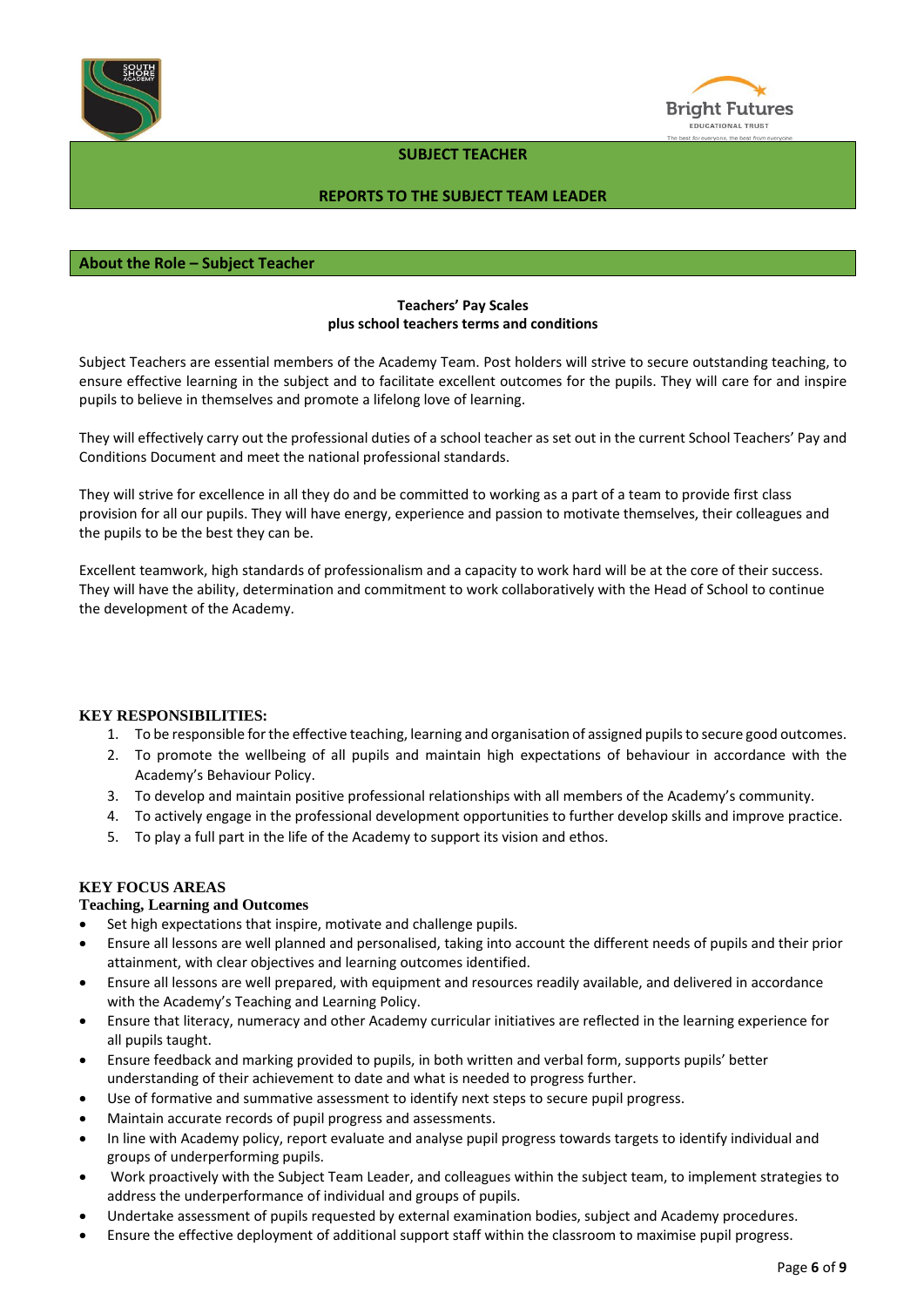



• Create and maintain an engaging, exciting and orderly learning environment.

## **Pastoral**

- Have regard for, and promote the need to, safeguard pupils' well-being, in accordance with statutory provisions and Academy policy.
- Contribute to the development of PSHE, Citizenship and enterprise according to Academy policy.
- In line with Academy policy, maintain high standards of behaviour both within the classroom and the subject area to facilitate high standards of teaching and learning.
- Encourage and maintain high standards of attendance, punctuality and work by pupils.
- Assess record and report on the attendance, progress, development and attainment of pupils and keep such records as required.
- Be a form tutor to an assigned group of pupils and carry out that role in line with Academy policy.
- Carry out supervision duties as directed in the Academy duty rota.

### **Community**

- Develop and maintain positive professional relationships with all members of staff and professionals form other education establishments and approved agencies.
- Work in partnership with parents and carers, creating positive links and communicating effectively.
- Report to parents and carers to share the development, progress and achievement of pupils and attend parent consultation meetings in line with Academy policy.
- Be supportive of the Academy's PTFA.
- Be supportive of the Academy's extra-curricular activities and provision.

### **Professional Development**

- Actively engage in subject and Academy quality assurance processes in line with Academy policy, including lesson observations and work scrutiny.
- Actively engage in the Academy's appraisal systems.
- Attend and contribute to staff meetings / INSET as required.
- Continue own professional development in relevant areas including subject knowledge and teaching and learning methodology.

### **Whole School Commitment**

- Support and assist in the development of the Academy's vision and aims.
- Contribute to the preparation of subject improvement plans, policy and practice as part of the subject team.
- Work with other members of staff to ensure the success of whole school initiatives as they occur in the academic year.
- Play a full part in the life of the Academy, to support its distinctive mission and ethos.

### **Upper Pay Scale**

In line with STP&CD, teachers who have progressed on to the Upper Pay Scale will, in addition to the above:

- Demonstrate that they are highly competent in all elements of the national standards
- Ensure their achievements and contribution to the Academy are substantial and sustained.

### **EXPECTATIONS OF ALL ACADEMY STAFF**

- Work professionally and effectively as part of a specific and wider Academy staff team.
- Demonstrate optimistic personal behaviour, positive relationships and attitudes towards pupils and staff, and towards parents, carers, governors and members of the local community.
- At all times to be a positive, professional role model for all pupils.
- Treat all students with dignity, building relationships rooted in mutual respect, and always observing proper boundaries appropriate to staff's professional position.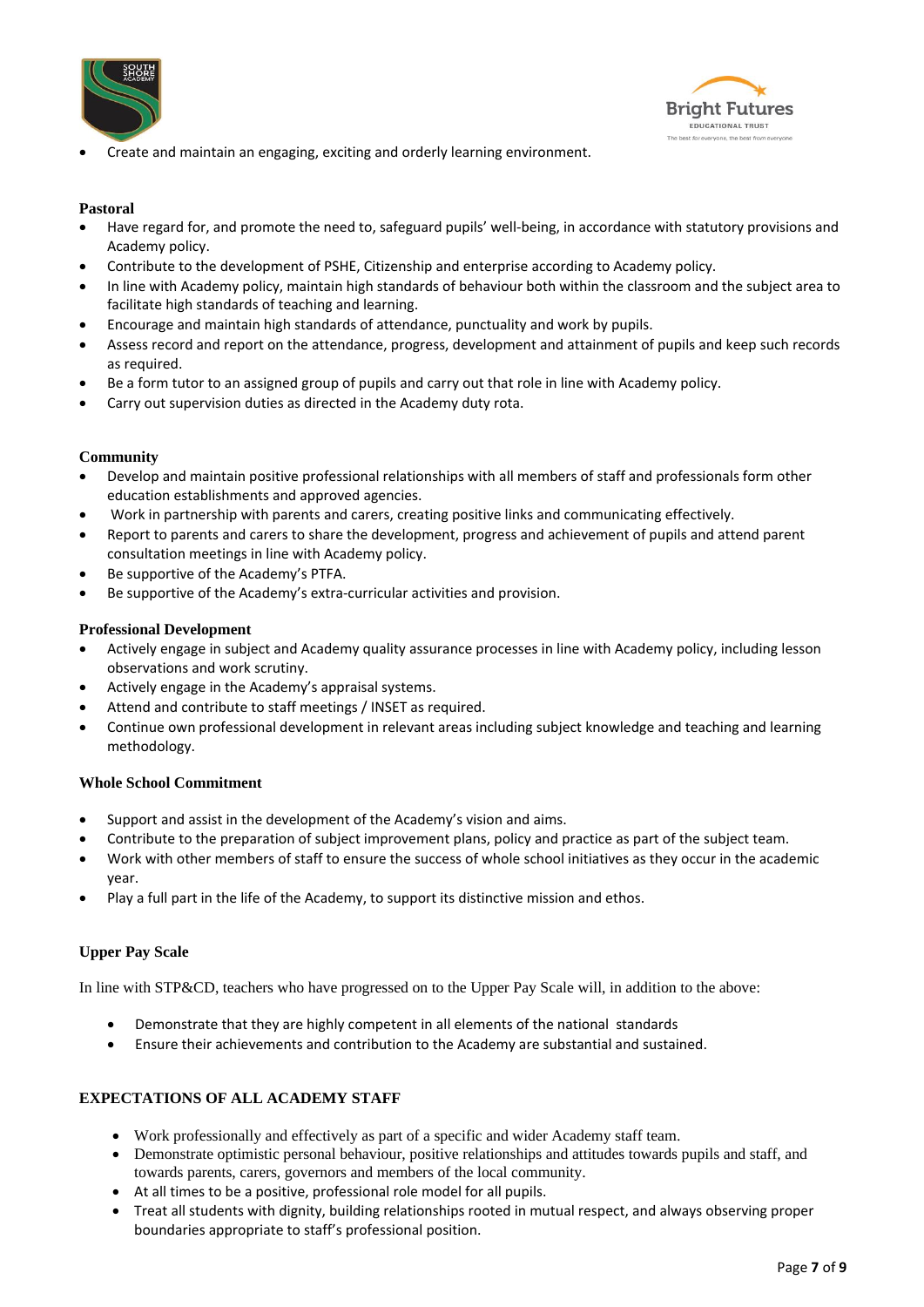



- Actively adhere to the Academy's commitment to safeguarding of all pupils and the promotion of pupils' wellbeing, in accordance with statutory provisions and academy policy.
- Carry out supervision duties as directed in the duty rota.
- Actively engage in the Academy's performance management process.
- Actively engage in the CPD programmes to develop skills and improve practice.
- Be familiar with, and follow, all Academy policy and practice to ensure a consistent high standard approach to all aspects of the Academy.
- Play a full part in the life of the Academy, to support its distinctive mission and ethos.
- Act as an ambassador for the Academy at all times and positively promote its reputation within the community.
- Attend Academy events and activities as directed by the Head of School.
- Carry out any additional duties within the purview of the post as directed by the Head of School or the Executive Principal.

#### **About the Person – Subject Teacher**

|                                 | <b>Essential</b>                                                                                                                             |
|---------------------------------|----------------------------------------------------------------------------------------------------------------------------------------------|
| Qualifications,                 | Good academic qualifications including degree relevant to the department                                                                     |
| Educational,<br>Training        | Q.T.S.                                                                                                                                       |
|                                 |                                                                                                                                              |
|                                 | At least GCSE or equivalent grade C or above in English and Mathematics.                                                                     |
|                                 | Evidence of recent professional development or further professional study.                                                                   |
| Relevant<br>Experience          | Successful teaching experience, relevant to the subject, including up to GCSE level.                                                         |
|                                 | Experience of contributing to the work of a department including involvement in<br>curriculum / course planning, development and evaluation. |
|                                 | Recent and relevant experience of working with pupils with SEND in a main stream<br>setting.                                                 |
| Knowledge, skills,<br>abilities | Good classroom practitioner demonstrating competence in all areas of the Teaching<br>Standards.                                              |
|                                 | Up to date subject knowledge, with an ability to plan and teach challenging, engaging and<br>well-organised lessons.                         |
|                                 | Ability to generate enthusiasm for the subject and for learning in general.                                                                  |
|                                 | Good behaviour management skills, with an ability to develop positive relationships with<br>pupils.                                          |
|                                 | An effective team member, engaging with others to secure good outcomes.                                                                      |
|                                 | Ability to communicate effectively, both orally and in writing.<br>Competent IT skills.                                                      |
|                                 | Commitment to demonstrating a responsibility for safeguarding and promoting<br>Safeguarding.                                                 |